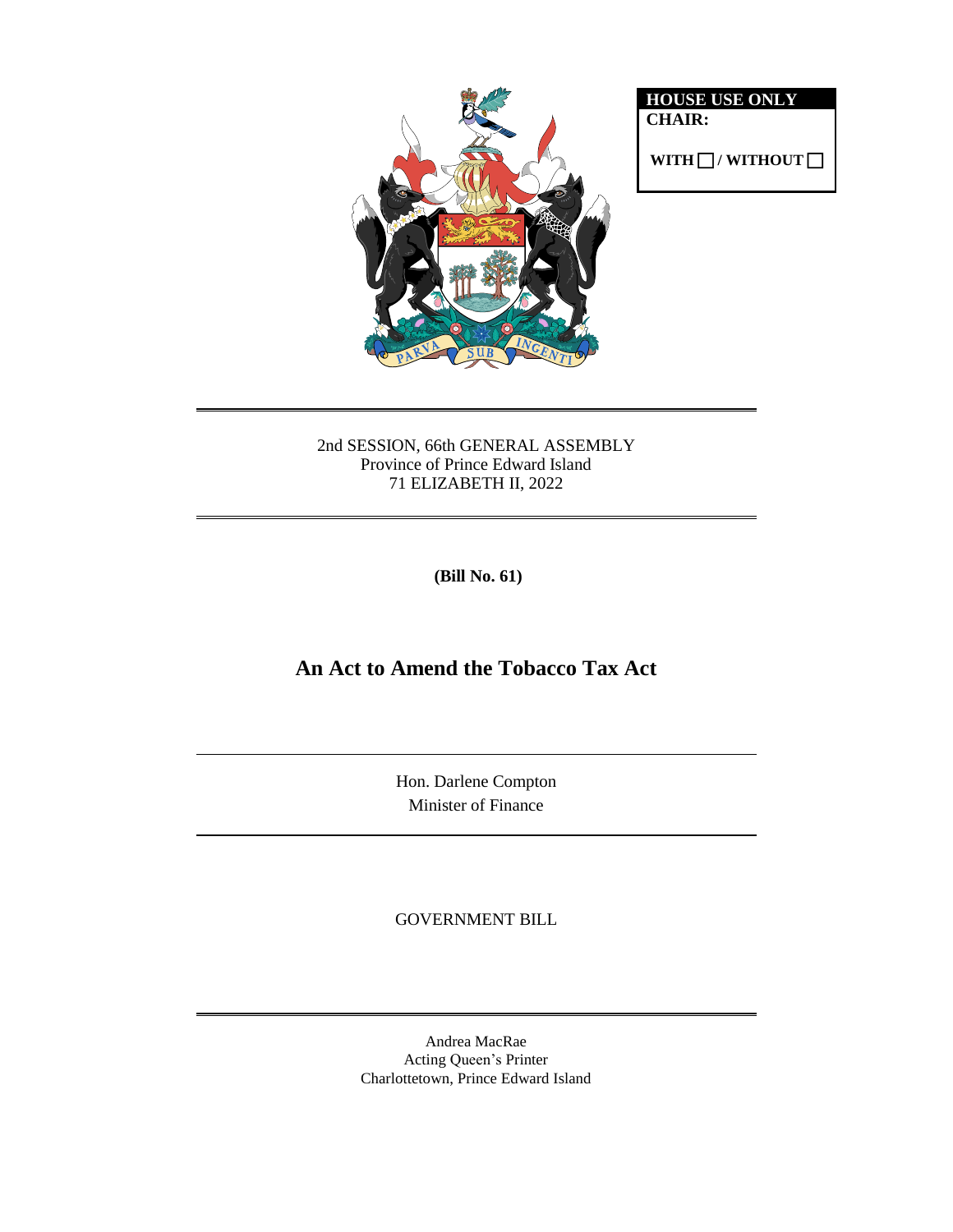### **Prince Edward Island Legislative Assembly**

## **AMENDMENTS**

## **ASSEMBLY / SESSION / YEAR** 66th General Assembly / 2nd / 2022

| <b>BILL NUMBER: 61</b>                     |                |                  | PAGE No. 2                |                     | of | 6 | <b>PAGES</b> |             |
|--------------------------------------------|----------------|------------------|---------------------------|---------------------|----|---|--------------|-------------|
| TITLE: An Act to Amend the Tobacco Tax Act |                |                  |                           |                     |    |   |              |             |
|                                            |                |                  |                           |                     |    |   |              |             |
| $\#$                                       | <b>SECTION</b> | <b>AMENDMENT</b> |                           |                     |    |   |              | <b>DATE</b> |
|                                            |                |                  |                           |                     |    |   |              |             |
|                                            |                |                  |                           |                     |    |   |              |             |
|                                            |                |                  |                           |                     |    |   |              |             |
|                                            |                |                  |                           |                     |    |   |              |             |
|                                            |                |                  |                           |                     |    |   |              |             |
|                                            |                |                  |                           |                     |    |   |              |             |
|                                            |                |                  |                           |                     |    |   |              |             |
|                                            |                |                  |                           |                     |    |   |              |             |
|                                            |                |                  |                           |                     |    |   |              |             |
|                                            |                |                  |                           |                     |    |   |              |             |
| NOTED:                                     |                |                  | <b>CERTIFIED CORRECT:</b> |                     |    |   |              |             |
| <b>COMMITTEE CLERK</b>                     |                |                  |                           | CHAIR, IN COMMITTEE |    |   |              |             |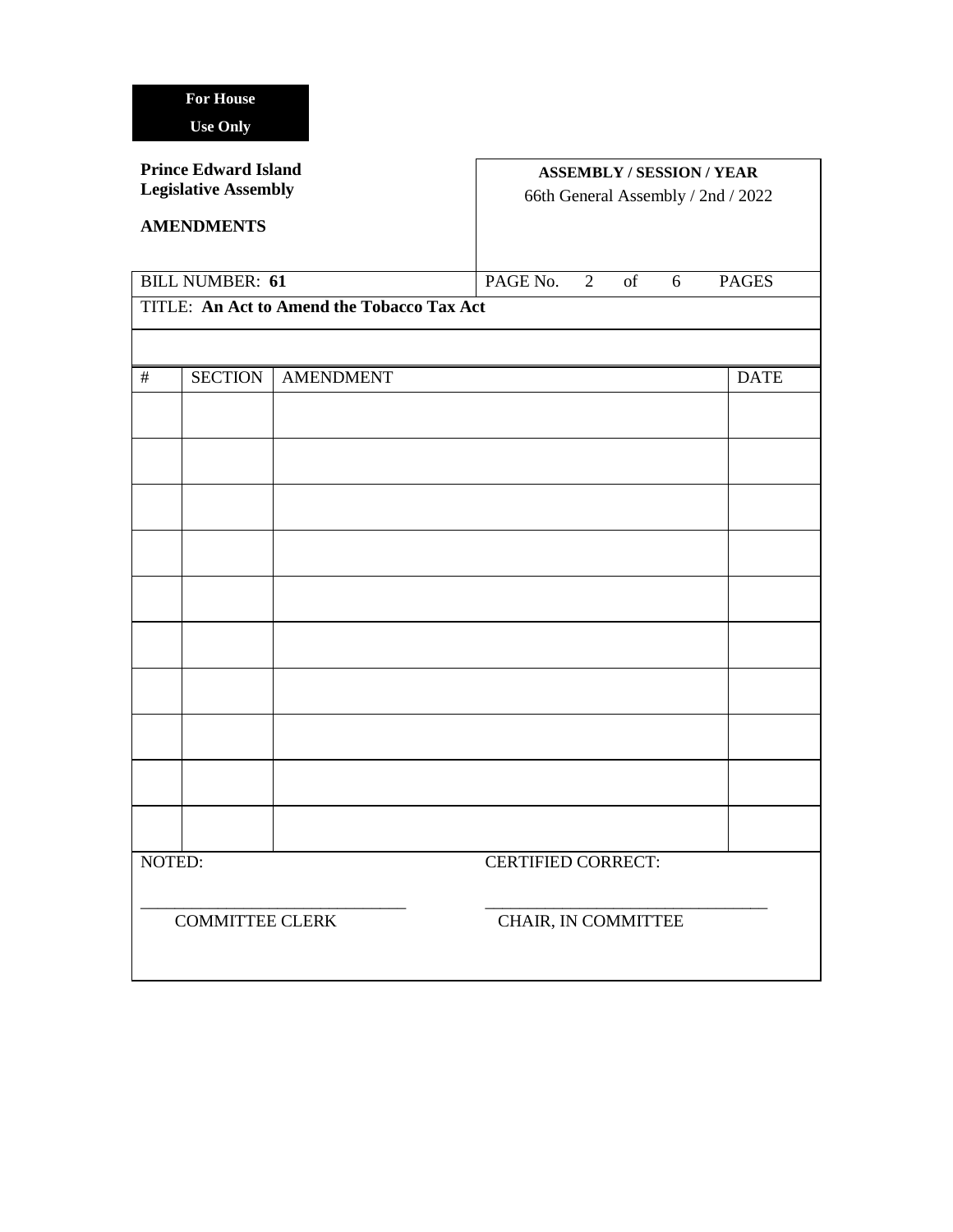

# **AN ACT TO AMEND THE TOBACCO TAX ACT**

**BILL NO. 61 2022**

BE IT ENACTED by the Lieutenant Governor and the Legislative Assembly of the Province of Prince Edward Island as follows:

- **1. Clause 1(1)(w) of the** *Tobacco Tax Act* **R.S.P.E.I. 1988, Cap. T-3.11, is amended by the deletion of the words "**and includes snuff**" and the substitution of the words "**including snuff and tobacco meant to be heated but not burned**".**
- **2. Subsection 2(1) of the Act is amended**
	- **(a) in clauses (a) and (d), by the deletion of the words "**27.52 cents**" and the substitution of the words "**29.52 cents**"; and**
	- **(b) by the repeal of clause (c) and the substitution of the following:**
	- (c) 40.00 cents per gram or part of a gram of tobacco purchased in a form other than a cigarette, tobacco stick or cigar;
- **3. Subsection 7(1) of the Act is repealed and the following substituted:**

#### **7. Refusal**

- (1) The Commissioner may refuse to issue a license or permit to an applicant under subsection  $4(2)$ , where
	- (a) the applicant has been convicted of an offence
		- (i) under this Act or the regulations or the *Revenue Administration Act* or regulations made pursuant to it, or
		- (ii) in relation to tobacco under any other Act of the Legislature or the Parliament of Canada, or regulations made pursuant to it; or
	- (b) in respect of a prior license or permit issued to the applicant under this Act during the previous five years,
		- (i) the applicant, in the opinion of the Commissioner, failed to comply with the terms and conditions imposed on the license or permit, or
		- (ii) the license or permit was cancelled.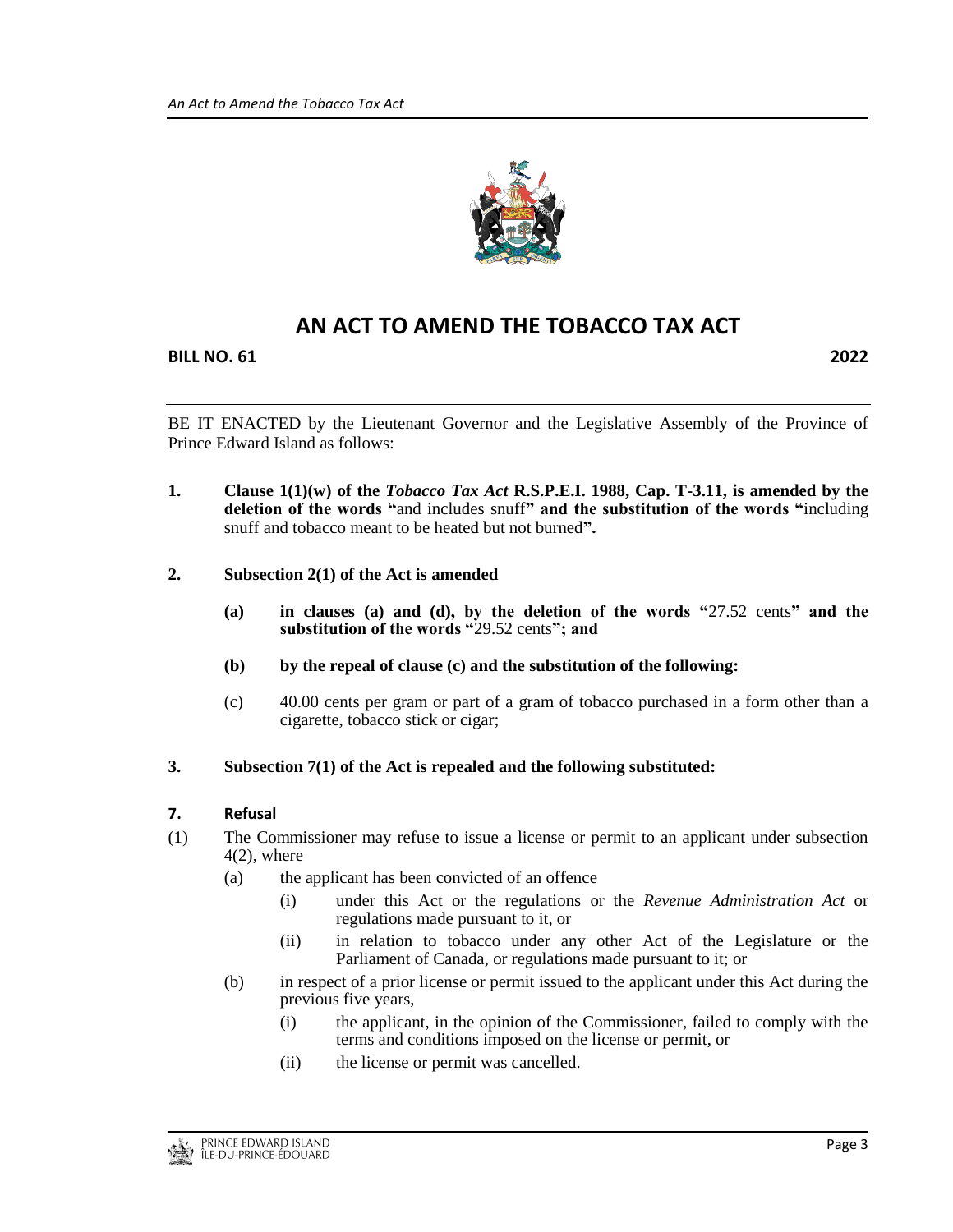### **4. Subsection 8(1) of the Act is repealed and the following substituted:**

#### **8. Suspension or cancellation**

- (1) The Commissioner may suspend, for a specified period of time, or cancel a license or permit issued under subsection 4(2), where the person holding the license or permit
	- (a) has, in the opinion of the Commissioner, failed to comply with this Act or the regulations or the *Revenue Administration Act* or regulations made pursuant to it; or
	- (b) has been convicted of an offence in relation to tobacco under any other Act of the Legislature or the Parliament of Canada, or regulations made pursuant to it.

#### **Specific place of business**

(1.1) A retail vendor's license may be suspended or cancelled under subsection (1) in respect of a specific place of business to which the license applies.

#### **5. This Act comes into force on the day following the day it receives royal assent.**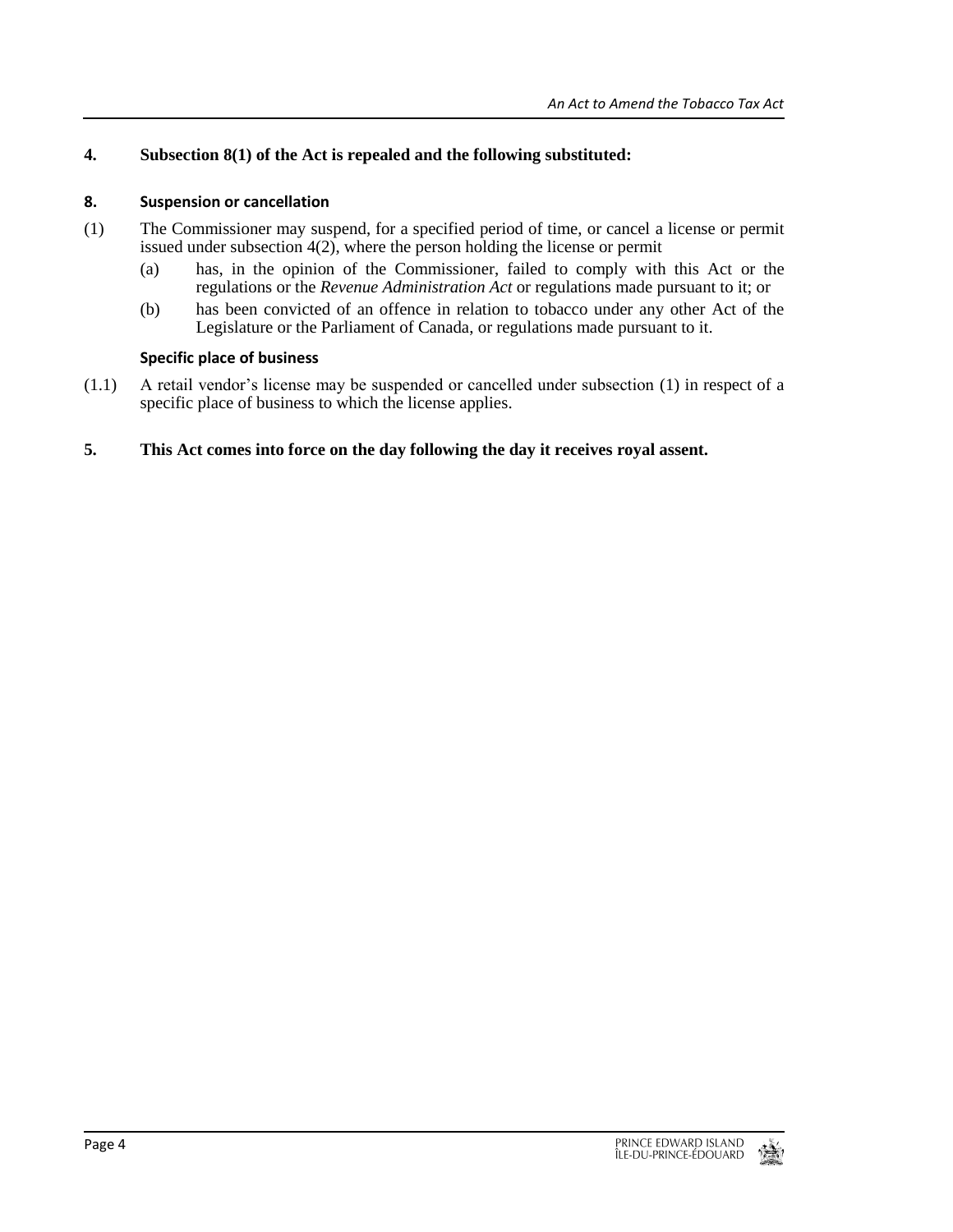# **EXPLANATORY NOTES**

**SECTION 1** amends the definition of "tobacco" to specifically mention two forms of tobacco that are not smoked.

**SECTION 2** amends the tax rates on cigarettes, tobacco sticks and tobacco in a form other than a cigarette, tobacco stick or cigar.

**SECTION 3** repeals and replaces subsection  $7(1)$  of the Act to clarify the circumstances in which the Commissioner may refuse to issue a license or permit under subsection 4(2) of the Act.

**SECTION 4** repeals and replaces subsection 8(1) of the Act to clarify the circumstances in which the Commissioner may suspend or cancel a license or permit issued under subsection 4(2) of the Act. It also adds a new subsection 8(1.1) to the Act, which provides for the suspension or cancellation of a retail vendor's license in respect of a particular place of business to which the license applies. A retail vendor's license may apply to multiple business locations.

**SECTION 5** provides for the commencement of this Act.